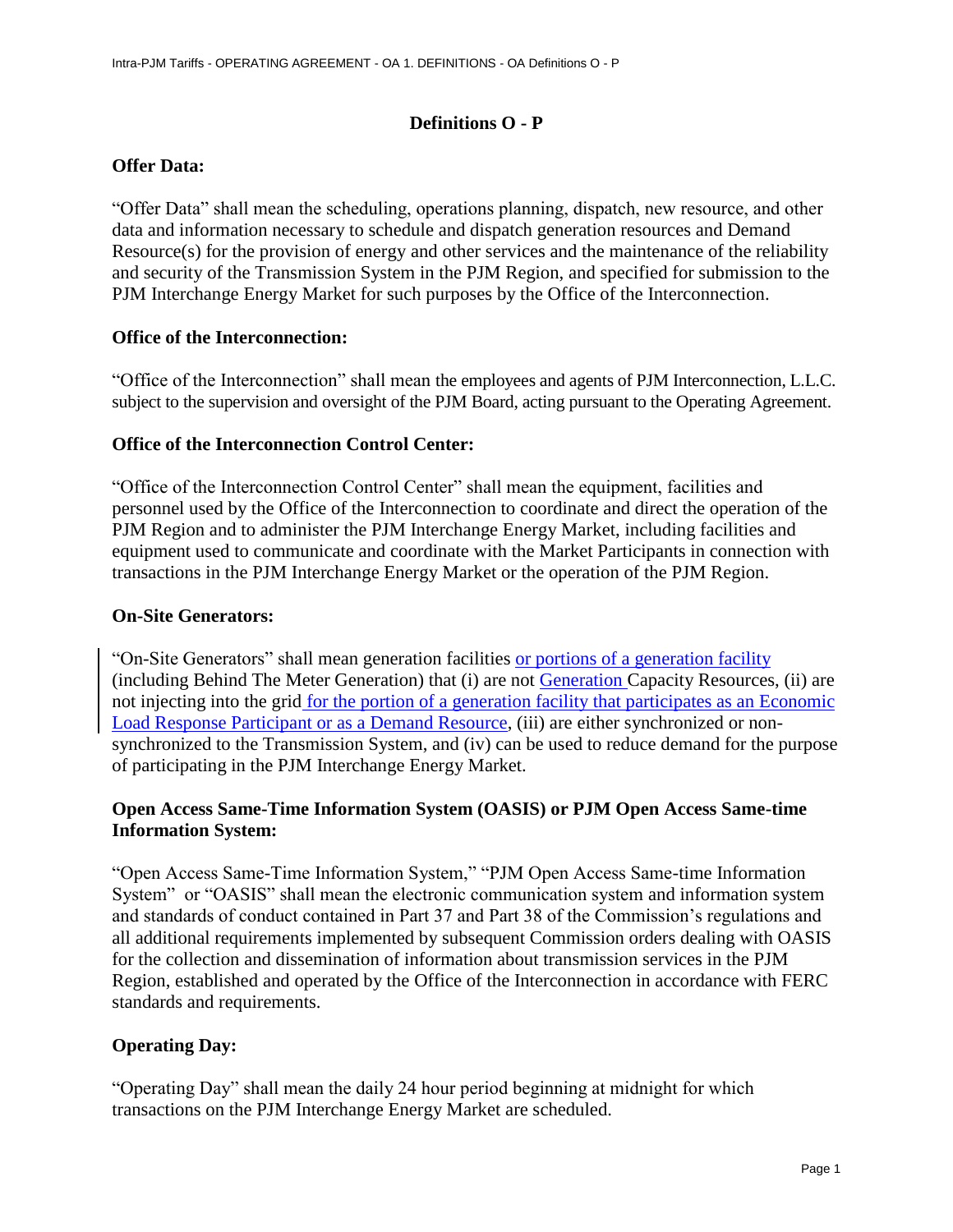# **3.3A.7 Prohibited Economic Load Response Participant Market Settlements.**

(a) Settlements pursuant to Sections 3.3A.5 and 3.3A.6 shall be limited to demand reductions executed in response to the Locational Marginal Price in the Real-time Energy Market and/or the Day-ahead Energy Market that satisfy the Net Benefits Test and are dispatched by the Office of the Interconnection.

(b) Demand reductions that do not meet the requirements of Section 3.3A.7(a) shall not be eligible for settlement pursuant to Sections 3.3A.5 and 3.3A.6. Examples of settlements prohibited pursuant to this Section 3.3A.7(b) include, but are not limited to, the following:

- i. Settlements based on variable demand where the timing of the demand reduction supporting the settlement did not change in direct response to Locational Marginal Prices in the Real-time Energy Market and/or the Dayahead Energy Market;
- ii. Consecutive daily settlements that are the result of a change in normal demand patterns that are submitted to maintain a CBL that no longer reflects the relevant end-use customer's demand;
- iii. Settlements based on On-Site Generatorion data if the On-Site Generationor is not supporting demand reductions executed in response to the Locational Marginal Price in the Real-time Energy Market and/or the Day-ahead Energy Market;
- iv. Settlements based on demand reductions that are the result of operational changes between multiple end-use customer sites in the PJM footprint;
- v. Settlements that do not include all hours that the Office of the Interconnection dispatched the load reduction, or for which the load reduction cleared in the Day-ahead Market.

(c) The Office of the Interconnection shall disallow settlements for demand reductions that do not meet the requirements of Section 3.3A.7(a). If the Economic Load Response Participant continues to submit settlements for demand reductions that do not meet the requirements of Section 3.3A.7(a), then the Office of the Interconnection shall suspend the Economic Load Response Participant's PJM Interchange Energy Market activity and refer the matter to the FERC Office of Enforcement.